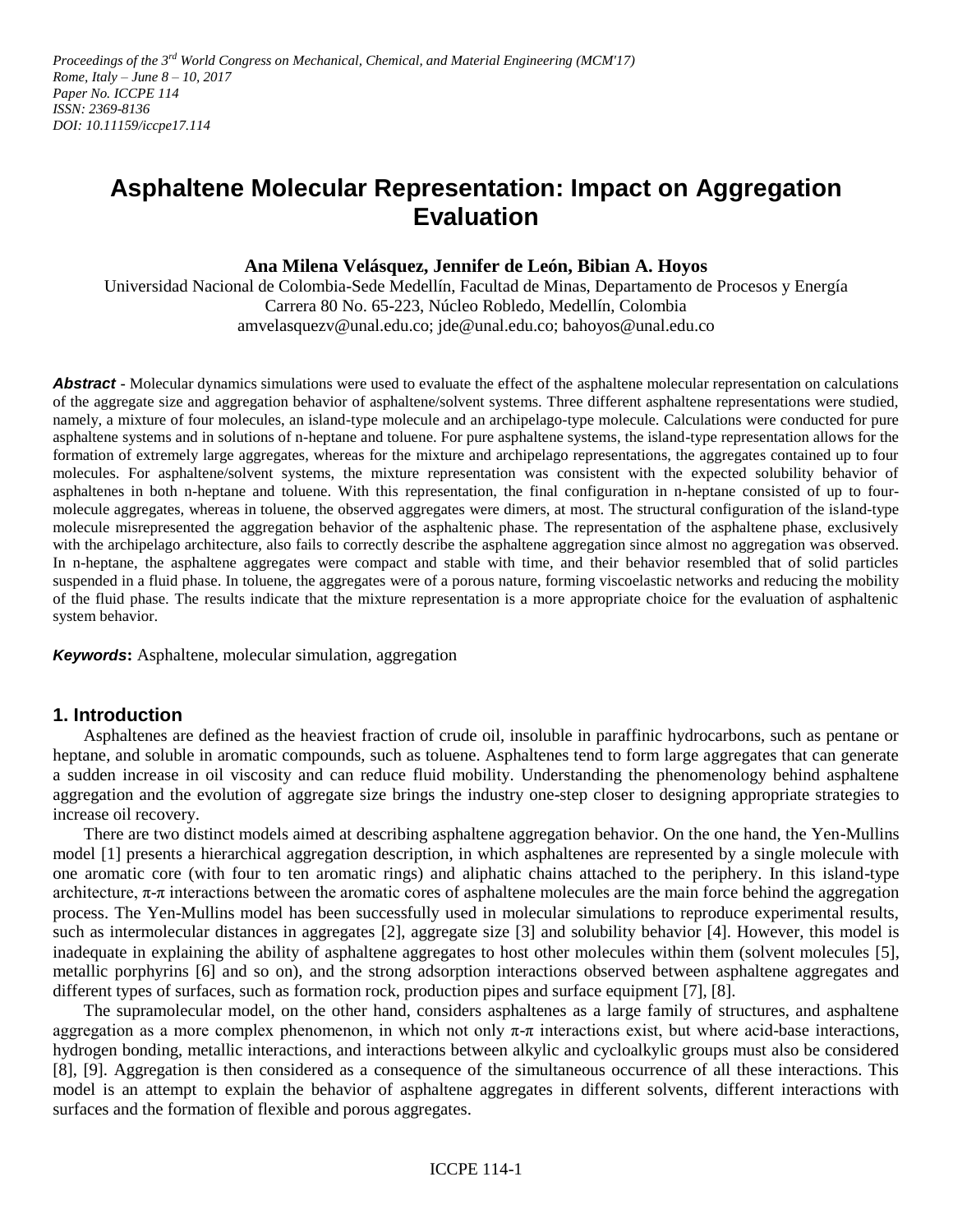Molecular simulation studies have been conducted previously in order to reproduce and ultimately predict asphaltene aggregation behavior. Aggregation of island-type molecules in a vacuum [10] and in non-explicit solvents, represented by their dielectric constant [11], prove that the separation distance between aromatic cores in asphaltene aggregates is between 3 and 4 Å, and that the spatial configuration of dimers can be face-to-face or parallel  $(\pi-\pi)$ , offset stacking or offset parallel (σ-σ), and edge-to-face or T-shape (π-σ) [12]. Increases in computational capacity has allowed the solvent to be described in an explicit way, proving that the aggregation in solvents is similar to the aggregation in a vacuum [13], [14].

Different molecular simulation studies have been published, utilizing different metrics to quantify the evolution of the average aggregate size throughout the simulation time [3], [12], but none containing a detailed analysis of the effect of the molecular structure and the concentration of the asphaltenes on the average aggregate size.

Recent publications show that the overall behavior of asphaltene molecules and aggregates is affected by the nature of the solvent. The addition of n-heptane, for instance, generates an increase in the aggregate size of asphaltenic systems [15], [16], whereas the addition of toluene has no noticeable impact on this variable.

The aim of this work is to evaluate the effect of the molecular representation of the asphaltene fraction on the average aggregate size calculations of asphaltene/solvent systems using molecular dynamics simulations. Asphaltene aggregation was studied in a vacuum and in solvents of a paraffinic (n-heptane) and an aromatic nature (toluene) at concentrations of 18.6 and 30.0 wt.%. We evaluated three different asphaltene representations, namely, a mixture of four molecules and systems with the asphaltene phase represented exclusively with island-type molecules or archipelago-type molecules.

#### **2. Model**

The structure of asphaltene molecules used in this study was constructed by an stochastic algorithm that generates structures from experimental data of asphaltene samples [17]. This algorithm specifically avoids the construction of molecules with the pentane effect [18] and violation of the Clar's sextet rule for the amount and location of disjoint aromatic  $\pi$ -sextets in the core of asphaltene molecules [19].

Figure 1 depicts the asphaltene molecular representations obtained from the stochastic algorithm, with their corresponding molecular weights and the fraction they have in the mixture. These representations were generated from the experimental data of Maya crude oil [20], [21]. It is worth noting that all four molecules, as individuals, as well as the pondered average of the set, are within the accepted criteria for the asphaltene structural description [22]. In addition, all the molecules are free from the pentane effect and abide the Clar's sextet rule.



Fig. 1: Molecular representations of asphaltenes generated for Maya crude oil.

From Figure 1, the generated molecular representations include three island-type molecules, two with a continental structure (labeled as Isl-1 and Isl-2) and a third one with a rosary-type configuration (Isl-3), all three accounting for 90% of the asphaltene phase. The remaining 10% of the asphaltene phase is an archipelago-type molecule (Arch). Molecule Isl-1 has a single aliphatic chain and has sulfur as its only heteroatom. Molecule Isl-2 has two aliphatic substitutions and three heteroatoms (sulfur, nitrogen and oxygen). Molecule Isl-3 has the same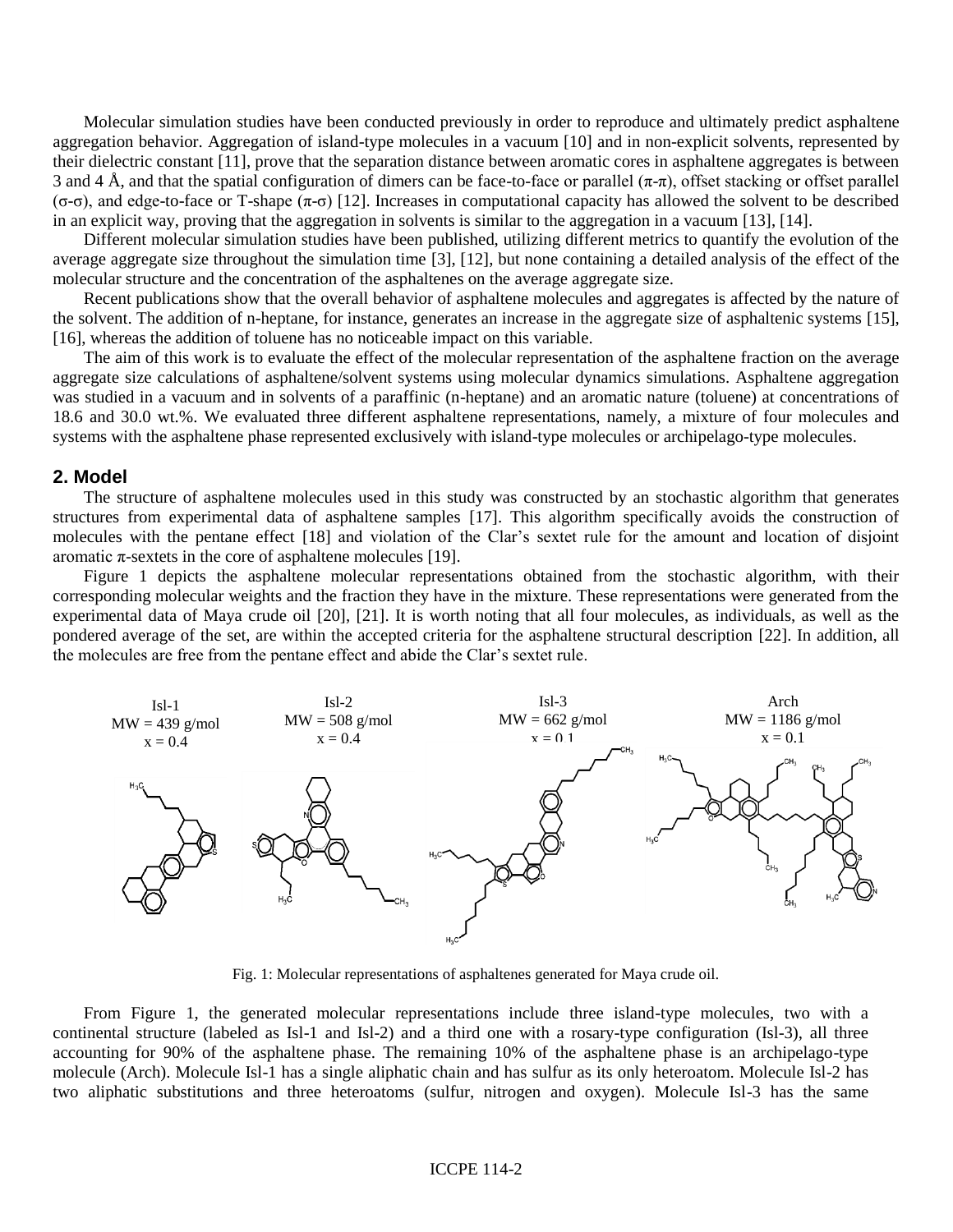heteroatoms as Isl-2, but has an additional aliphatic substitution. Note that the molecular weight of the island-type molecules is of the same order of magnitude, but increases continuously from Isl-1 to Isl-3. Molecule Arch has two aromatic units in its structure, linked by an alkyl bridge of six carbons. The molecular weight of this archipelago-type structure is around twice that of Isl-2 or Isl-3, but is still within the accepted criteria for the molecular weight of asphaltene molecules. The different architectures and numbers of heteroatoms present in these model molecules allows us to determine the impact of the molecular structure of asphaltenes on the size of the aggregates in n-heptane and toluene solutions.

In order to quantify the average aggregate size, the average number of asphaltene molecules forming the aggregates,  $\langle m \rangle$ , was used (Eq. 1):

$$
\langle m \rangle = \frac{\sum m N_m}{\sum N_m} \tag{1}
$$

where  $N_m$  is the number of aggregates containing *m* asphaltene molecules. This evaluation of the average size has been used in previous research [3].

As aggregation criteria, two molecules were considered aggregated when there was a separation of  $4 \text{ Å}$  or less between their aromatic cores. This value is comparable with experimental reports that indicate that the distance between aromatic planes of aggregated asphaltene molecules is between 3.6 and 3.8 Å [23], and it has been successfully used in aggregation studies using molecular simulation techniques [12].

Figure 2 shows a schematic of the measurement procedure of the distance between the aromatic cores of aggregated asphaltene molecules. As can be seen from the figure, all measurements are below  $4 \text{ Å}$ , and thus, these molecules form a four-molecule aggregate.



Fig. 2: Schematic of the measurement of the distance between aromatic planes of aggregated asphaltene molecules.

The aggregation study was conducted for systems in a vacuum (absence of solvent) and in systems with asphaltene concentrations of 18.6 and 30.0 wt.% in n-heptane and toluene.

For the aggregation study of pure asphaltene systems, we evaluated three different representations, a system consisting of the mixture presented in Figure 1, with the proportions shown there, and systems with the asphaltene phase represented exclusively with Isl-1 or Arch molecules, respectively. With these three systems (a mixture, an island-type representation and an archipelago-type representation), the effect of the molecular structure of asphaltenes on the aggregate size can be evaluated. For these calculations, 20 to 36 asphaltene molecules were placed in the simulation box.

For calculations with solvents, three asphaltene systems were also used (mixture, Isl-1 and Arch), using 10 asphaltene molecules in all cases. For the simulations with n-heptane, between 102 and 517 heptane molecules were simulated (depending on the asphaltene concentration). In the case of toluene, 111 to 562 solvent molecules were used.

Before the simulations were carried out, the intramolecular energy of a single molecule of each compound was minimized by adjusting the atomic coordinates of each atom iteratively until convergence was achieved at low energy [24]. At the beginning of every simulation, asphaltene molecules were placed at a distance of 12 Å from each other, and when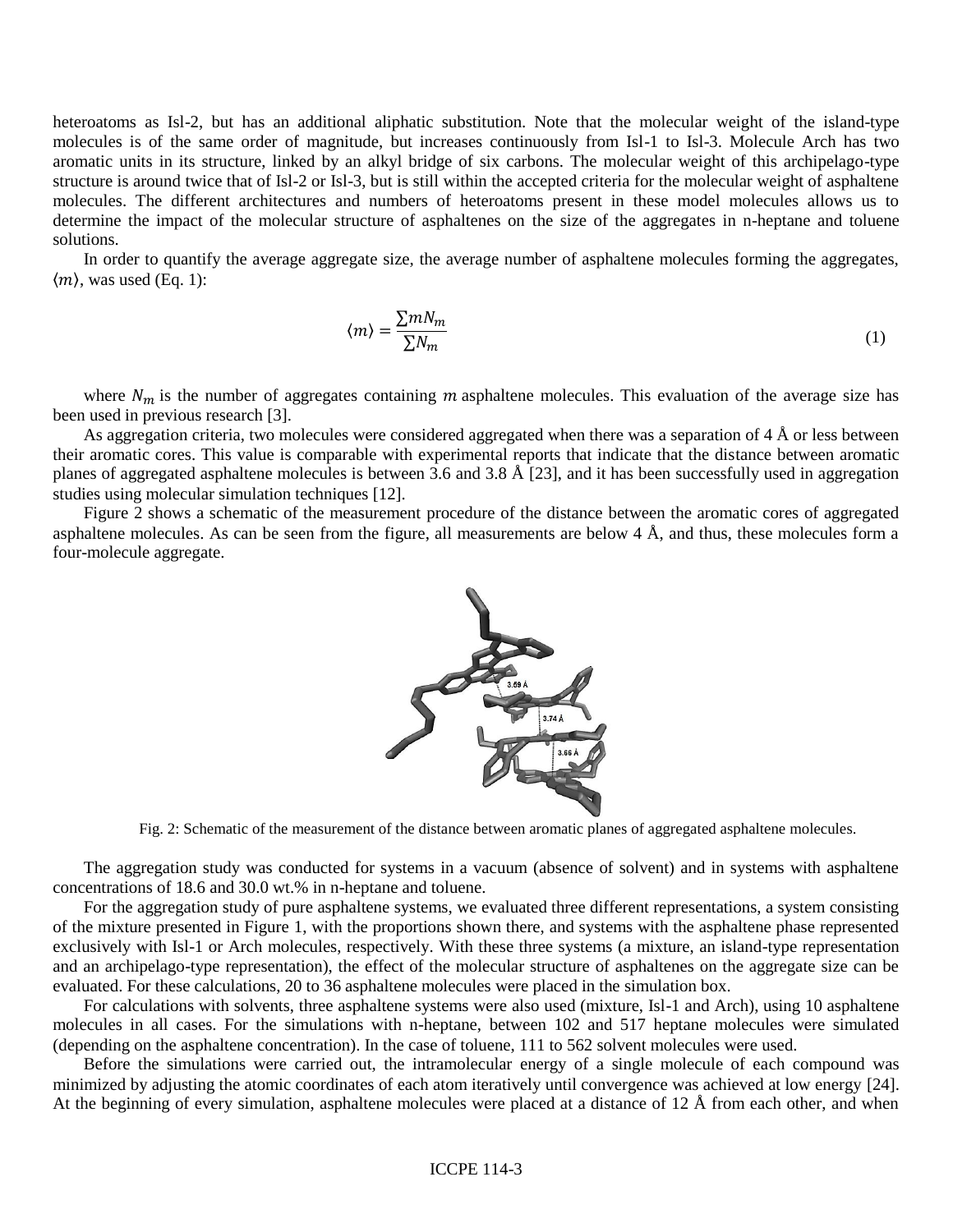necessary, the respective solvent molecules were placed around them. This initial distance was set so that each asphaltene molecule was within the cutoff radius for the long-range interactions with the neighboring asphalthene molecules, but at a distance large enough that the aggregation criteria were not fulfilled.

An initial energetic relaxation of each system was made in an NVT ensemble for 1 ns, by placing the molecules in a volume large enough to guarantee low density and avoid molecular overlapping  $(0.01-0.10 \text{ g/ml})$ . Then, a simulation with an NPT ensemble at 1 atm was carried out for 1 ns to reach a stable value for the volume of the simulation box. This volume was then set for an additional NVT simulation for 30 ns, in order to evaluate the time evolution of aggregation size. The time step was set to 1 fs in the equilibration stages, and to 2 fs in the long NVT simulations of aggregation evaluation.

The consistent valence force field (CVFF) potential [25] was used to describe asphaltene and solvent molecules, in which all atoms are considered explicitly (all-atom potential). This potential considers Van der Waals and electrostatic intermolecular interactions, as well as intramolecular bond, angles and dihedral interactions [26]. Partial charges for the atoms in each molecule were calculated using the equivalent charges method [27], and long-range interactions were evaluated with the particle-particle particle-mesh (pppm) technique, with a cutoff radius of 16 Å. The SHAKE algorithm was used to maintain bond lengths and angles during the simulations. All simulations were conducted at 298 K, and for the NPT simulations, the pressure was set to 1 atm, controlled by the Nosé-Hoover thermostat and barostat, respectively. Periodic boundary conditions were used in all three directions. The large-scale atomic/molecular massively parallel simulator (LAMMPS) [26] was used for molecular dynamics calculations.

#### **3. Results**

Figure 3 shows the time evolution of the average aggregate size,  $\langle m \rangle$ , for the three pure asphaltene representations. For the Arch and Isl-1 representations, the systems exhibit an increasing aggregation behavior. The largest aggregate size was obtained with the Isl-1 representation, with a final average aggregate size of 3.3 after 30 ns. This average size results from a final configuration of one large aggregate of 22 asphaltene molecules, seven molecules forming small aggregates of two or three molecules, and the remaining seven molecules in a monomeric state. For the Arch representation, a final average size of 3.0 is reached, associated with aggregates consisting of two to four asphaltenes. For the mixture system, an average size of 2.9 was reached at the early stages of the simulation, and remained constant until the end. This average size is consistent with aggregates of two to four molecules, similar to the Arch representation.



Fig. 3: Average aggregate size for the three pure asphaltene systems.

By analyzing only the average aggregate size of pure asphaltenes, it seems that the aggregation behavior is independent of the molecular representation used for the asphaltene phase. For asphaltenes in a vacuum, the average aggregate size was ~3 for all cases. However, when comparing the final configurations of the three systems, it was clear that the aggregation behavior obtained with the Isl-1 representation was far from the other two cases. The large aggregate of 22 asphaltene molecules obtained with this representation was possibly due to the molecular structure of the Isl-1 asphaltene, with one short aliphatic substitution, which decreases steric hindrance and facilitates aggregation. With the Arch and mixture representations, the multiple ramifications of the asphaltene molecules create steric impedances that stop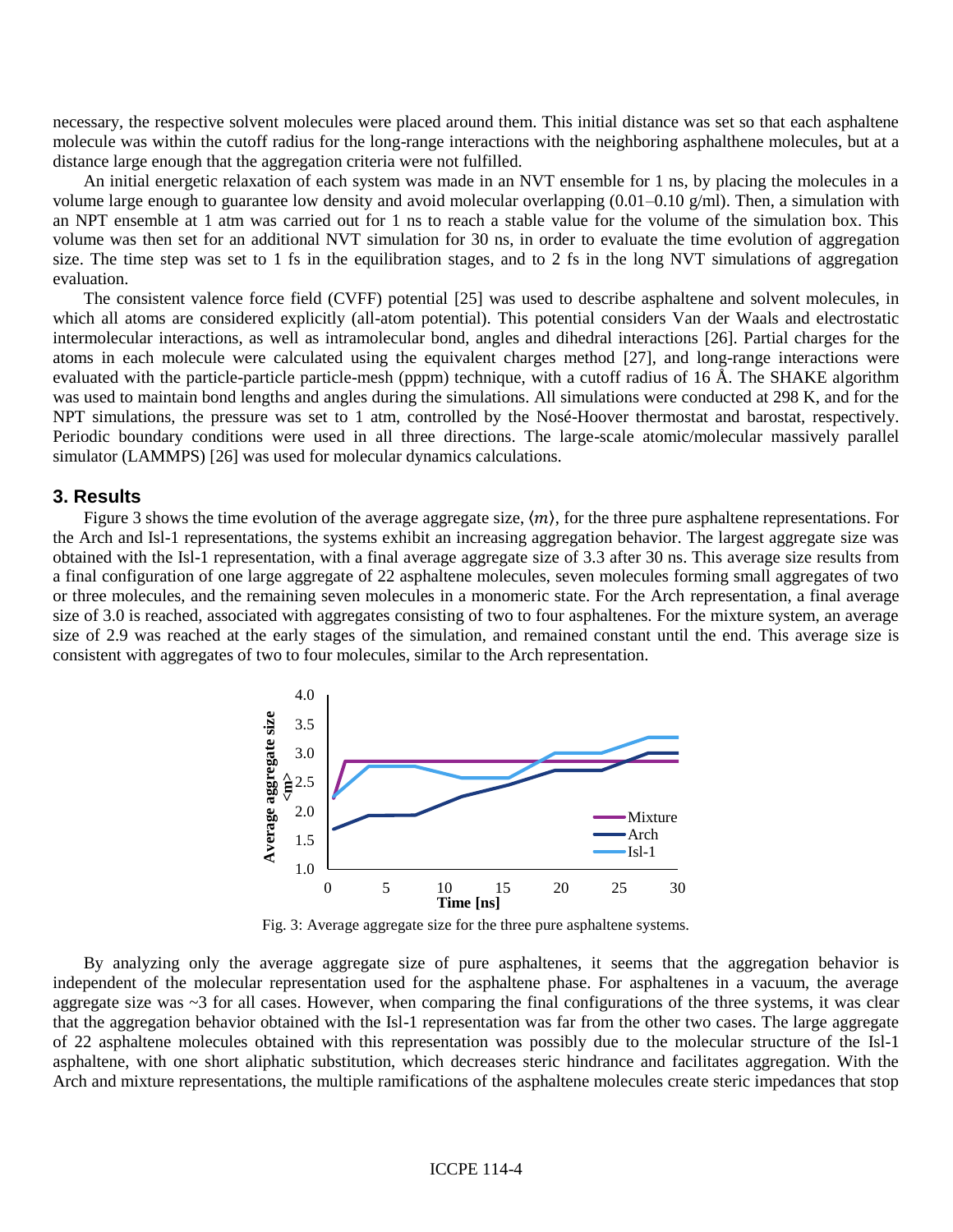aggregation beyond four-molecule aggregates. The analysis of the average aggregate size must be complemented in each case with the final configuration description for an accurate explanation of the aggregation process.

Figure 4 depicts the average aggregation size for all three representations of the asphaltene phase with a concentration of 30.0 wt.% in n-heptane. It can be seen that the largest average size was obtained for the mixture representation, with an average size of 2.0. This is a result of a final configuration of one four-molecule aggregate, one three-molecule aggregate and the remaining molecules in a monomeric state. For the Isl-1 and Arch representations, average sizes of 1.3 and 1.1 were obtained, respectively. The result for Isl-1 is consistent with two two-molecule aggregates and the remaining molecules in a monomeric state, whereas with the Arch representation, there was only a dimer.



Fig. 4: Average aggregate size for the three asphaltene representations at 30.0 wt.% in n-heptane.

Figure 5 shows the average aggregate size for the three asphaltene representations at a concentration of 18.6 wt.% in n-heptane. As can be seen from the figure, the largest average size was obtained for the mixture representation, similar to the results for the 30.0 wt.% concentration. In this case, the average size was between 2.0 and 2.5, whereas for the Isl-1 and Arch representations, the average aggregate size was significantly lower. For the Arch representation, the average size was 1.0, which is equivalent to all the asphaltene molecules being in a monomeric state.



Fig. 5: Average aggregate size for the three asphaltene representations at 18.6 wt.% in n-heptane.

The simulations for asphaltenes represented as the mixture in n-heptane, for the two concentrations studied here, were extended until 95 ns of simulation time (not shown), and in both cases, the average aggregate size was 2.0. Aggregates of more than four molecules are temporarily formed, but they dissolve as the simulation continues. For this representation, aggregates up to four molecules are stable for the entire simulation time. Additional molecules can eventually interact with the four-molecule aggregates, even below the aggregation distance. However, steric hindrance due to the multiple chains cause these large aggregates to be unstable, and thus the attached molecules cannot remain part of the aggregate.

Although for the mixture representation, the final average size is the same for both concentrations in n-heptane. For the lower concentration, the final configuration consisted of two- or three-molecule asphaltene aggregates, whereas for the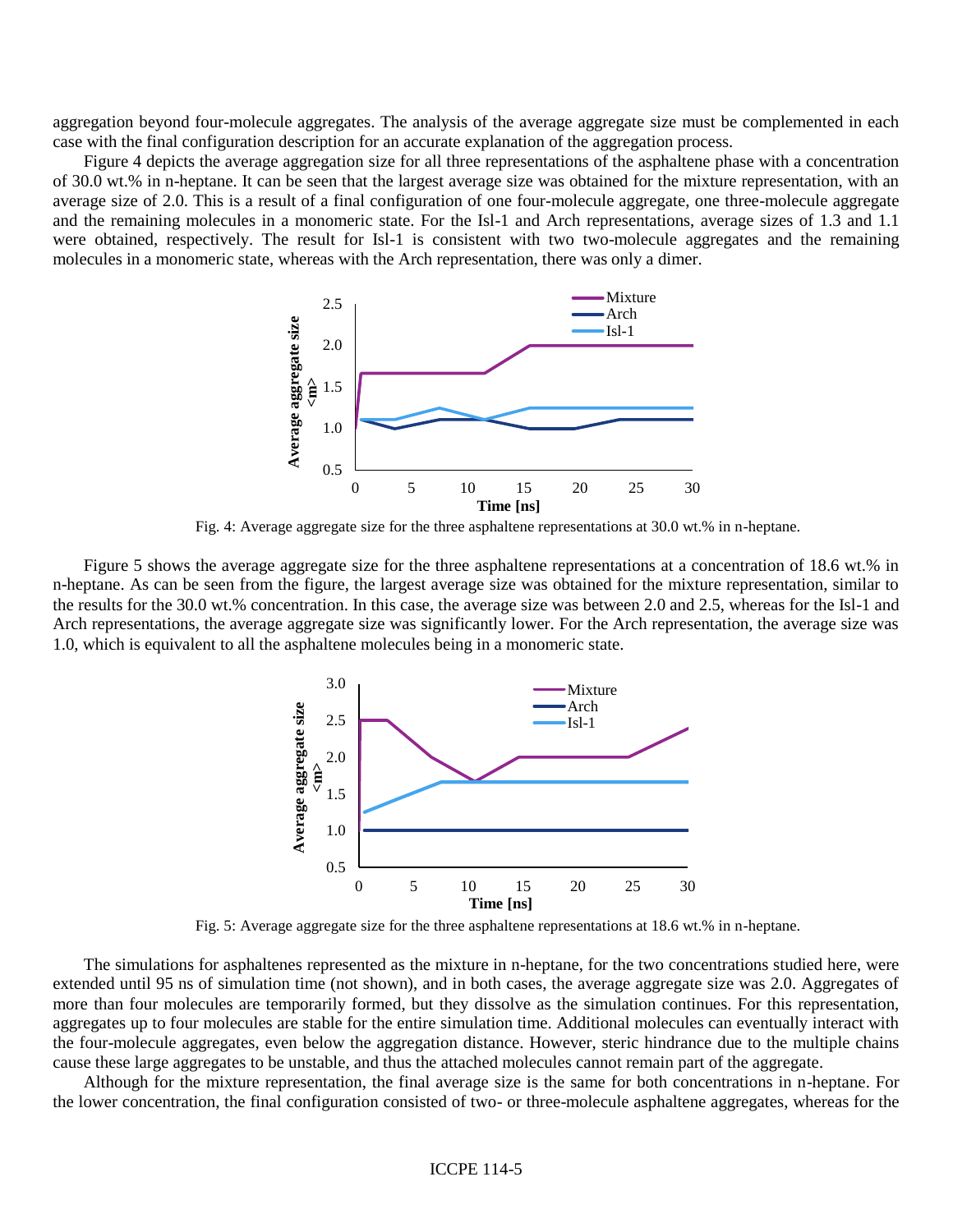30.0 wt.% system, the final configuration consisted of three- and four-molecule aggregates. This indicates that for the mixture representation in n-heptane, the aggregate size increases with asphaltene concentration, as expected for asphaltenes in a paraffinic solvent [28], [29]. The growth of asphaltene aggregates is limited to a few molecules due to steric repulsion (four-molecule aggregates).

For the Isl-1 representation, the formation of aggregates of fewer molecules in the presence of n-heptane, compared with the pure asphaltene behavior presented in Figure 3, is due to the interaction between asphaltene and n-heptane molecules, which weakens the attractive forces between the relatively small aromatic cores of these asphaltenes.

With the Arch representation, practically no aggregation was observed for the two concentrations of asphaltenes in nheptane. The interaction between the aliphatic chains in these asphaltene molecules and the paraffinic hydrocarbon in the solvent, create enough separation between aromatic cores for the molecules to exceed the aggregation criteria. This, however, is inconsistent with the known asphaltene aggregation behavior in n-heptane, meaning that the representation of the asphaltene phase exclusively with the archipelago architecture fails to correctly describe the aggregation behavior of these species.

Figure 6 presents the average aggregate size for the three representations of the asphaltene phase at concentrations of 18.6 and 30.0 wt.% in toluene. For both concentrations, the mixture representation reaches an average size higher than for the Isl-1 and Arch representations. However, as the simulation advances, all three representations reach an average size between 1.0 and 1.5. The simulations with the mixture representation were extended until 95 ns (not shown) and the average size remained within this range. This is consistent with two two-molecule aggregates at most, and the remaining asphaltene molecules in the monomeric state.



Fig. 6: Average aggregate size for the three asphaltene representations at 18.6 (dotted line) and 30.0 wt.% (solid line) in toluene.

From Figure 6, the aggregation behavior of asphaltenes in toluene was almost independent of the concentration for all three cases. The aromatic nature of the solvent promotes the interaction between solvent and asphaltene molecules, neutralizing the active points in the asphaltenes and decreasing the average aggregate size.

From the results of average aggregate size, the mixture representation for the asphaltene phase gives the best overall representation for both concentrations. The use of this representation of four molecules does not imply a significant increase in computational time compared with the representations with a single molecule, but allows for further research regarding asphaltene adsorption on different types of surfaces, aggregate structure and porosity, and so on.

#### **4. Conclusions**

In this work, the effect of the molecular representation of the asphaltene phase on the aggregate size calculations of asphaltene/solvent systems were evaluated. Three molecular representations were used for the asphaltene phase, namely, a mixture of four molecules, and two representations consisting of either island-type or archipelago-type molecules.

The average aggregate size for pure asphaltene systems was independent to the molecular representation used. However, for the island-type representation, the presence of short aliphatic chains allows for the formation of extremely large aggregates in a vacuum, whereas for the mixture and archipelago representations, the long aliphatic chains increase steric hindrance and stop the growth of asphaltene aggregates, limiting the size of the aggregates to up to four molecules.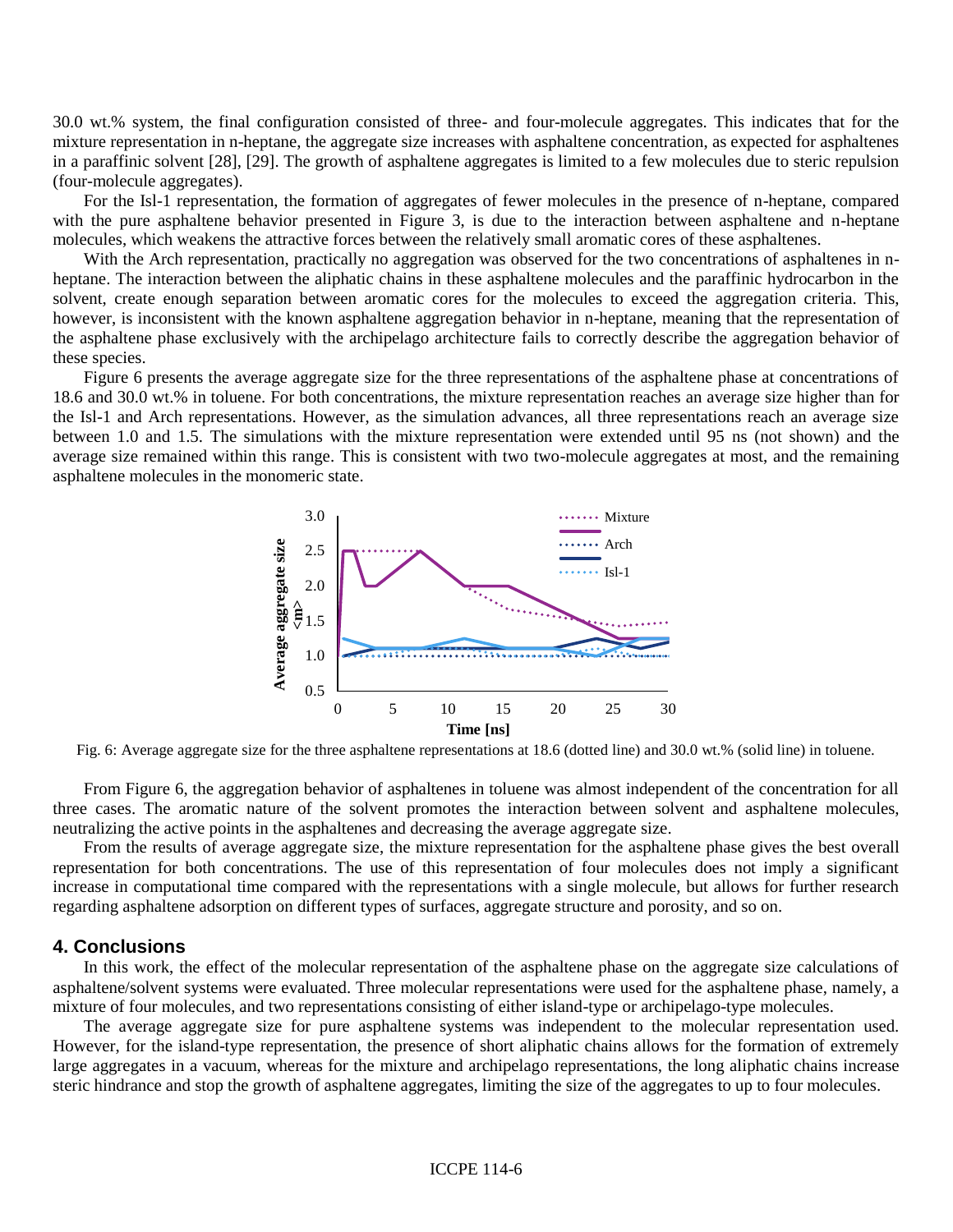For asphaltene/solvent systems, aggregation results with the mixture representation were consistent with the expected solubility behavior of asphaltenes in both n-heptane and toluene. With this representation, the final configuration in nheptane consisted of up to four-molecule aggregates, whereas in toluene, the aggregates were dimers at most.

For the island and archipelago representations, the average aggregate size was significantly lower than with the mixture representation. The structural configuration of the island-type molecule selected misrepresented the aggregation behavior of the asphaltenic phase. The representation of the asphaltene phase exclusively with the archipelago architecture also fails to correctly describe the asphaltene aggregation since practically no aggregation was observed.

Finally, the results of aggregation indicate that the mixture representation is a more appropriate choice for the evaluation of the behavior of asphaltenic systems. In addition, by having both island-type and archipelago-type structures, the mixture representation of the asphaltene phase allows the study of different scenarios for asphaltenic systems. Future research should include adsorption of asphaltene aggregates on different types of surfaces and the porosity of the aggregates.

## **Acknowledgements**

Financial support for this work was provided by Agencia Nacional de Hidrocarburos (ANH) and Colciencias (call for proposals 721-2015, project 111872150012, Contract No. FP44842-016-2016). The authors also thank the Universidad Nacional de Colombia- Sede Medellín for allowing simulations in the advanced numerical computation unit (UNICA).

## **References**

- [1] O. C. Mullins, "The Modified Yen Model," *Energy & Fuels*, vol. 24, no. 4, pp. 2179-2207, 2010.
- [2] E. Rogel, "Studies on asphaltene aggregation via computational chemistry," *Colloids Surfaces A Physicochem. Eng. Asp.*, vol. 104, no. 1, pp. 85-93, 1995.
- [3] P. Ungerer, D. Rigby, B. Leblanc, and M. Yiannourakou, "Sensitivity of the aggregation behaviour of asphaltenes to molecular weight and structure using molecular dynamics," *Mol. Simul.*, vol. 40, no. 1-3, pp. 115-122, 2014.
- [4] E. Rogel, C. Ovalles, and M. Moir, "Asphaltene Chemical Characterization as a Function of Solubility: Effects on Stability and Aggregation," *Energy & Fuels*, vol. 26, no. 5, pp. 2655-2662, 2012.
- [5] M. Derakhshesh, A. Bergmann, and M. R. Gray, "Occlusion of Polyaromatic Compounds in Asphaltene Precipitates Suggests Porous Nanoaggregates," *Energy & Fuels*, vol. 27, no. 4, pp. 1748-1751, 2013.
- [6] S. Acevedo, K. Guzmán, H. Labrador, H. Carrier, B. Bouyssiere, and R. Lobinski, "Trapping of Metallic Porphyrins by Asphaltene Aggregates: A Size Exclusion Microchromatography With High-Resolution Inductively Coupled Plasma Mass Spectrometric Detection Study," *Energy & Fuels*, vol. 26, no. 8, pp. 4968-4977, 2012.
- [7] J. S. Buckley, "Asphaltene Deposition," *Energy & Fuels*, vol. 26, pp. 4086-4090, 2012.
- [8] M. R. Gray, R. R. Tykwinski, J. M. Stryker, and X. Tan, "Supramolecular Assembly Model for Aggregation of Petroleum Asphaltenes," *Energy & Fuels*, vol. 25, no. 7, pp. 3125-3134, 2011.
- [9] A. Z. Tukhvatullina, E. E. Barskaya, V. N. Kouryakov, T. N. Yusupova, and G. V Romanov, "Supramolecular Structures of Oil Systems as the Key to Regulation of Oil Behavior," *J. Pet. Environ. Biotechnol.*, vol. 4, no. 4, pp. 1-8, 2013.
- [10] J. H. Pacheco Sánchez, I. P. Zaragoza, and J. M. Martinez-Magadán, "Asphaltene Aggregation under Vacuum at Different Temperatures by Molecular Dynamics," *Energy & Fuels*, vol. 17, no. 5, pp. 1346-1355, 2003.
- [11] A. Ortega-Rodríguez, S. A. Cruz, A. Gil-Villegas, F. Guevara-Rodríguez, and C. Lira-Galeana, "Molecular View of the Asphaltene Aggregation Behavior in Asphaltene - Resin Mixtures," *Energy & Fuels*, vol. 17, pp. 1100-1108, 2003.
- [12] M. Sedghi, L. Goual, W. Welch, and J. Kubelka, "Effect of asphaltene structure on association and aggregation using molecular dynamics," *J. Phys. Chem. B*, vol. 117, no. 18, pp. 5765-76, 2013.
- [13] T. F. Headen and E. S. Boek, "Molecular Dynamics Simulations of Asphaltene Aggregation in Supercritical Carbon Dioxide with and without Limonene," *Energy & Fuels*, vol. 25, no. 2, pp. 503-508, 2011.
- [14] J. H. Pacheco-Sáncez, F. Álvarez-Ramírez, and J. M. Martínez-Magadán, "Morphology of Aggregated Asphaltene Structural Models," *Energy & Fuels*, vol. 18, pp. 1676-1686, 2004.
- [15] L. Barré, "Solution Properties of Asphaltenes," *Langmuir*, vol. 24, no. 923579287, pp. 3709-3717, 2008.
- [16] J. L. Mendoza de la Cruz, J. C. Cedillo-Ramírez, A. D. J. Aguirre-Gutiérrez, F. García-Sánchez, and M. A. Aquino-Olivos, "Incompatibility Determination of Crude Oil Blends from Experimental Viscosity and Density Data,"